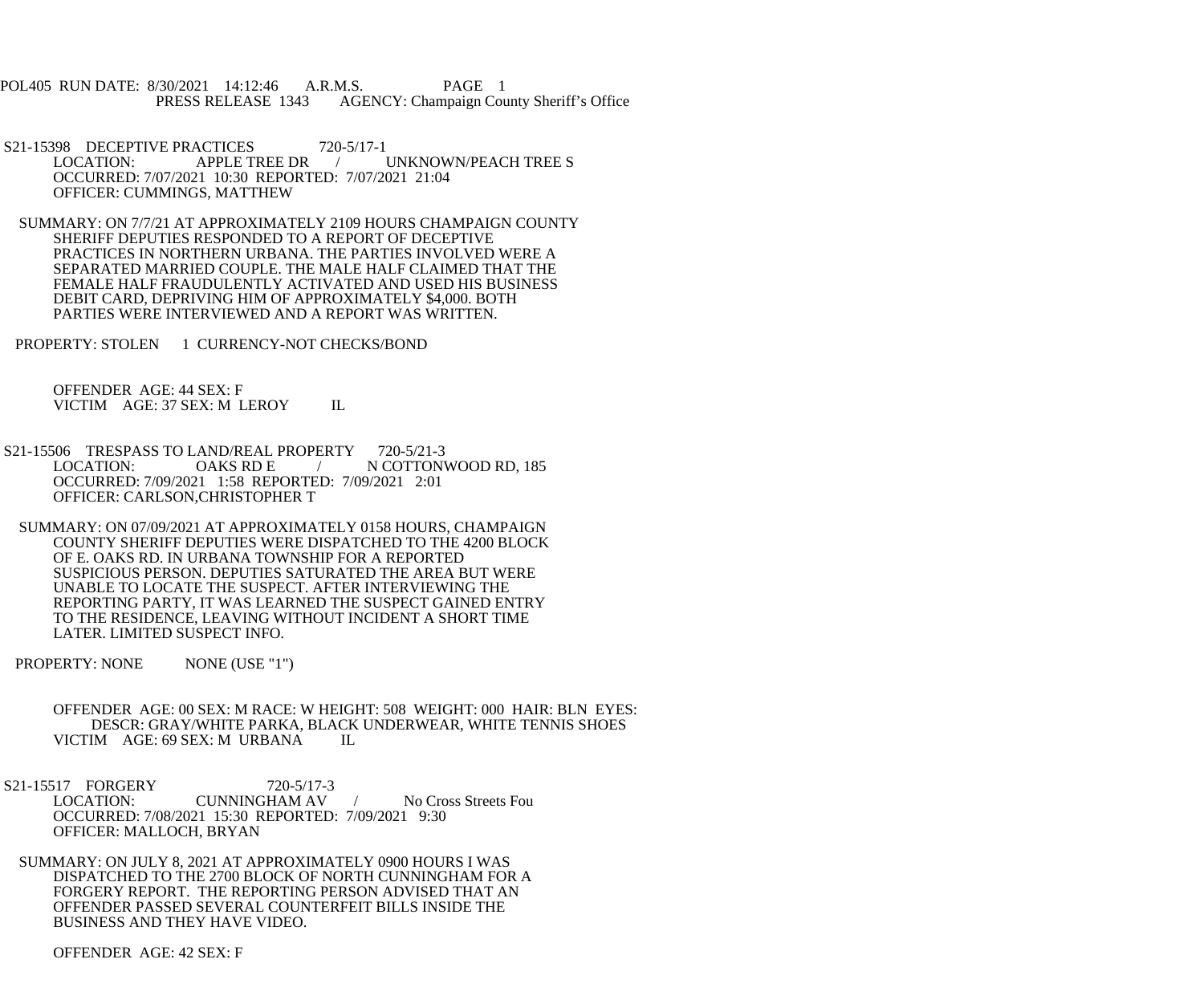POL405 RUN DATE: 8/30/2021 14:12:46 A.R.M.S. PAGE 2<br>PRESS RELEASE 1343 AGENCY: Champaign Cou AGENCY: Champaign County Sheriff's Office<br>URBANA IL VICTIM BLACK JACKS URBANA

- S21-15521 BURGLARY RESIDENTIAL 720-5/19-3<br>LOCATION: ILLINOIS ST E / SCO LOCATION: ILLINOIS ST E / SCOTTSWOOD DR/GLENN OCCURRED: 6/24/2021 12:00 REPORTED: 7/09/2021 9:36 OFFICER: REIFSTECK, BRANDON
- SUMMARY: RESIDENCE WAS BURGLARIZED. SUSPECT ENTERED THROUGH BEDROOM WINDOW. NUMEROUS ITEMS WERE STOLEN, TO INCLUDE A 9MM PISTOL. FIREARM NOT ENTERED INTO LEADS, AS VICTIM DID NOT HAVE SERIAL NUMBER.
- PROPERTY: STOLEN 6 IDENTIFICATION ITEMS
	- STOLEN 1 FIREARMS HANDGUN
	- STOLEN 3 NONE (USE "1")
	- STOLEN 1 CLOTHING-NOT FURS
	- STOLEN 3 TELEVISION
	- STOLEN 6 IDENTIFICATION ITEMS
	- STOLEN 1 STEREO COMPONENTS
	- STOLEN 1 ELECTRONIC GAMING SYSTEM
	- STOLEN 1 TELEVISION
	- STOLEN 1 TELEVISION

 OFFENDER SEX: RACE: HEIGHT: 000 WEIGHT: 000 HAIR: EYES: VICTIM AGE: 30 SEX: F URBANA IL

- S21-15604 CRIMINAL DAMAGE TO PROPERTY 720-5/21-1 LOCATION: 00 BLOCK OF NORTHWOOD DR. URBANA TOWNSHIP OCCURRED: 7/09/2021 22:00 REPORTED: 7/10/2021 10:35 OFFICER: REIFSTECK, JONATHAN
	- SUMMARY: THE SUSPECT(S) REPORTEDLY PUNCTURED THE VICTIM'S VEHICLE TIRES AND SCRATCHED THE EXTERIOR OF HIS VEHICLE. THE VICTIM WAS UNABLE TO PROVIDE ANY SUSPECT INFORMATION.
- PROPERTY: DAMAGED 1 MOTOR VEHICLE-OTHER
	- OFFENDER SEX: RACE: HEIGHT: 000 WEIGHT: 000 HAIR: EYES: VICTIM AGE: 33 SEX: M CHAMPAIGN IL VICTIM AGE: 33 SEX: M CHAMPAIGN
- S21-15609 BURGLARY FROM MOTOR VEHICLE 720-5/19-1 THEFT-IDENTITY  $720-5/16-30(A)$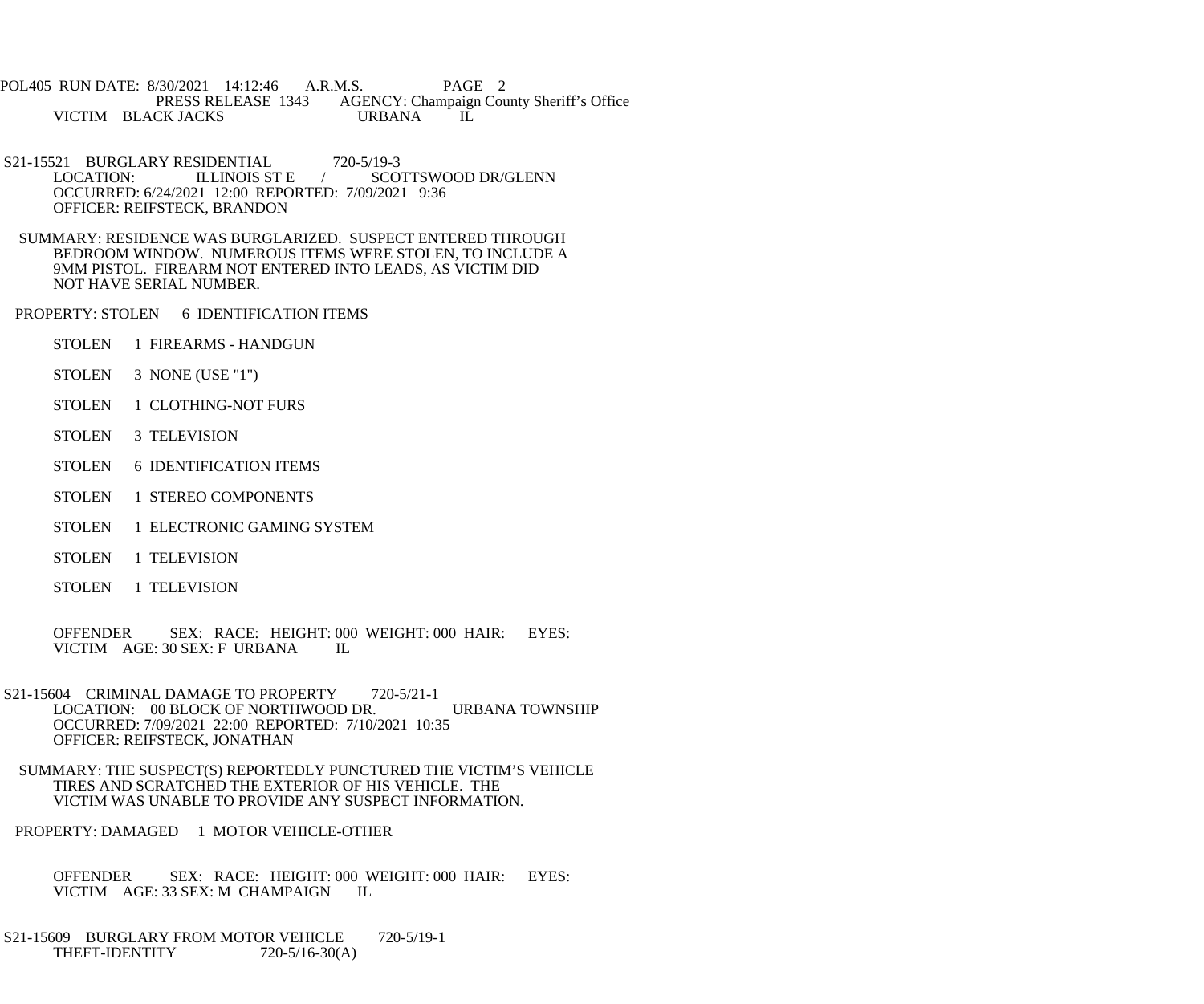POL405 RUN DATE: 8/30/2021 14:12:46 A.R.M.S. PAGE 3<br>PRESS RELEASE 1343 AGENCY: Champaign Cou S RELEASE 1343 AGENCY: Champaign County Sheriff's Office<br>LYNDHURST PL / UNKNOWN/LYNDHURST DR LOCATION: LYNDHURST PL / UNKNOWN/LYNDHURST DR OCCURRED: 7/09/2021 20:00 REPORTED: 7/10/2021 12:04 OFFICER: BIALESCHKI, DOUG

 SUMMARY: R-P CALLED TO REPORT SOMEONE ENTERED HIS VEHICLE OVERNIGHT AND STOLE HIS WALLET. HIS UI CREDIT UNION DEBIT CARD AND UNEMPLOYMENT DEBIT CARD HAD BEEN USED FRAUDULENTLY THIS MORNING AT CVS AND WALMART.

PROPERTY: NONE NONE (USE "1")

STOLEN 1 PURSE OR WALLET

 OFFENDER AGE: 00 SEX: M RACE: B HEIGHT: 000 WEIGHT: 000 HAIR: EYES: DESCR: BLUE AND WHITE ADDIDAS SNEAKERS, WHITE W/BLACK SWIRL COAT VICTIM AGE: 27 SEX: M CHAMPAIGN IL

S21-15678 BATTERY-DOMESTIC 720-5/12-3.2<br>LOCATION: LYNDHURST DR / EVERGREEN CR/BURWASH OCCURRED: 7/11/2021 8:10 REPORTED: 7/11/2021 8:15 OFFICER: GABRA, KEROLOS

 SUMMARY: THE FEMALE AND THE MALE IN THIS INCIDENT WERE IN A DATING RELATIONSHIP AND CURRENTLY LIVE TOGETHER AT A RESIDENCE. THE FEMALE CONTINUED TO FOLLOW THE MALE AROUND THE RESIDENCE BECAUSE SHE WANTED TO TALK TO THE MALE BUT HE DID NOT WANT TO SPEAK TO HER. THE FEMALE THEN GRABBED THE MALE'S ARM AND BEGAN HUGGING IT WHICH CAUSED THE MALE TO PUSH THE FEMALE AWAY. THE MALE AGREED TO LEAVE THE RESIDENCE FOR THE EVENING AND SEPARATE FROM THE FEMALE.

 OFFENDER AGE: 20 SEX: M OFFENDER AGE: 18 SEX: F VICTIM AGE: 20 SEX: M SAVOY IL<br>VICTIM AGE: 18 SEX: F SAVOY IL VICTIM AGE: 18 SEX: F SAVOY

 S21-15793 WARRANT-IN STATE LOCATION: 100 BLOCK OF MAIN E URBANA OCCURRED: 7/12/2021 14:15 REPORTED: 7/12/2021 14:15 OFFICER: GOOD, BRYCE

SUMMARY: WARRANT ARREST IN COURTROOM B

PEOPLE: VICTIM SOCIETY-WARRANTS/RECOVERED PROPERTY

ARRESTS: WINSTON ARTEZ AGE: 27 SEX: M 317 BIRCH ST APT #6 CHAMPAIGN IL CHARGE: WARRANT-IN STATE WARRANT WARRANT-IN STATE CHARGE: WARRANT-IN STATE WARRANT WARRANT-IN STATE<br>AT: 101 E MAIN ST BY: GOOD. BRYCE BY: GOOD, BRYCE

S21-16591 BURGLARY RESIDENTIAL 720-5/19-3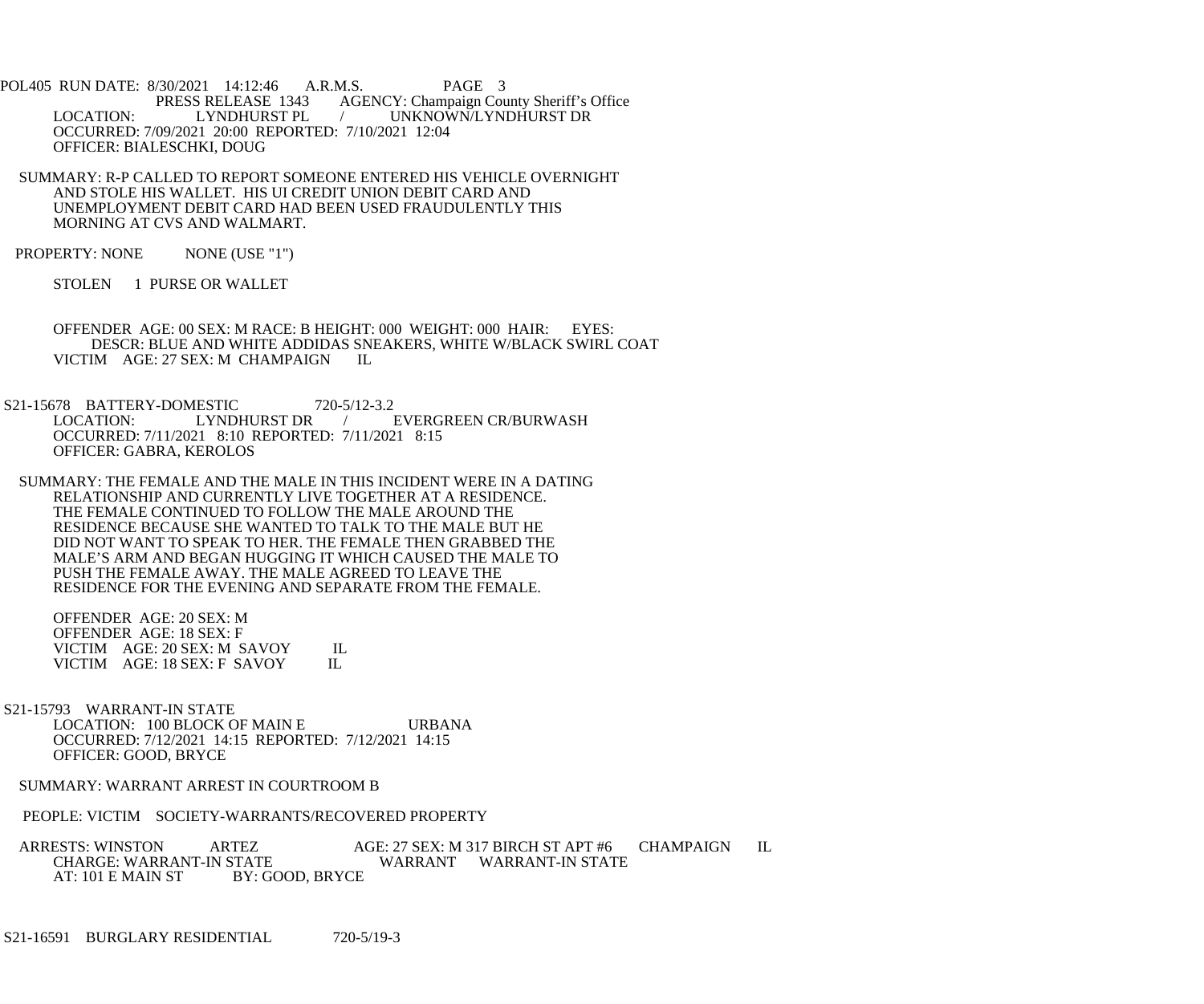POL405 RUN DATE: 8/30/2021 14:12:46 A.R.M.S. PAGE 4<br>PRESS RELEASE 1343 AGENCY: Champaign Cou AGENCY: Champaign County Sheriff's Office LOCATION: 200 BLOCK OF APPLE TREE DR URBANA OCCURRED: 7/20/2021 18:45 REPORTED: 7/20/2021 19:00 OFFICER: SELLEK, KYLE

 SUMMARY: DISPATCHED TO A RESIDENCE IN WOODS EDGE MOBILE HOME PARK REFERENCE THE REPORT OF A BURGLARY. RP STATED A SUBJECT ENTERED HER RESIDENCE WHILE SHE WAS NOT PRESENT AND STOLE SEVERAL ITEMS. POSSIBLE SUSPECT INFORMATION.

PROPERTY: STOLEN 1 ELECTRONIC GAMING SYSTEM

 OFFENDER SEX: RACE: HEIGHT: 000 WEIGHT: 000 HAIR: EYES: VICTIM AGE: 28 SEX: F URBANA IL VICTIM AGE: SEX:

S21-16664 CRIMINAL DAMAGE TO PROPERTY 720-5/21-1<br>LOCATION: 300 BLOCK OF MCLEAN ST MAHOMET LOCATION: 300 BLOCK OF MCLEAN ST OCCURRED: 7/21/2021 15:30 REPORTED: 7/21/2021 16:00 OFFICER: HALLETT, SHAWN

 SUMMARY: RESPONDED TO MCLEAN ST, MAHOMET IN REFERENCE TO A CRIMINAL DAMAGE TO PROPERTY REPORT. UPON ARRIVAL, I MADE CONTACT WITH THE RP/VICTIM AND SHE REPORTED THAT UNKNOWN PERSON(S) SHATTERED THE REAR WINDOW OF HER CHRYSLER TOWN AND COUNTRY VAN. THERE IS NO SUSPECT INFORMATION AND THERE ARE NO CAMERAS IN THE IMMEDIATE AREA.

PROPERTY: DAMAGED 1 WINDOW

 OFFENDER SEX: RACE: HEIGHT: 000 WEIGHT: 000 HAIR: EYES: VICTIM AGE: 38 SEX: F MAHOMET IL

S21-16930 BURGLARY RESIDENTIAL 720-5/19-3<br>LOCATION: EIGHTH ST N / EGH EIGHTH ST N  $/$  E GRAND AV/E WARREN OCCURRED: 7/23/2021 13:00 REPORTED: 7/24/2021 15:54 OFFICER: METZLER, JEFFREY

 SUMMARY: DEPUTIES WERE DISPATCHED TO THE 500 BLOCK OF NORTH EIGHTH ST. IN THE VILLAGE OF SAINT JOSEPH FOR A REPORT OF A POSSIBLE BURGLARY. THERE WAS NO SUSPECT INFORMATION OR VIABLE EVIDENCE.

PROPERTY: NONE NONE (USE "1")

 OFFENDER SEX: RACE: HEIGHT: 000 WEIGHT: 000 HAIR: EYES: VICTIM AGE: 35 SEX: F ST JOSEPH IL

 S21-16964 BATTERY-DOMESTIC 720-5/12-3.2 LOCATION: 00 BLOCK OF DODSON DR URBANA OCCURRED: 7/24/2021 22:32 REPORTED: 7/24/2021 22:32 OFFICER: WILLMORE, JUSTIN